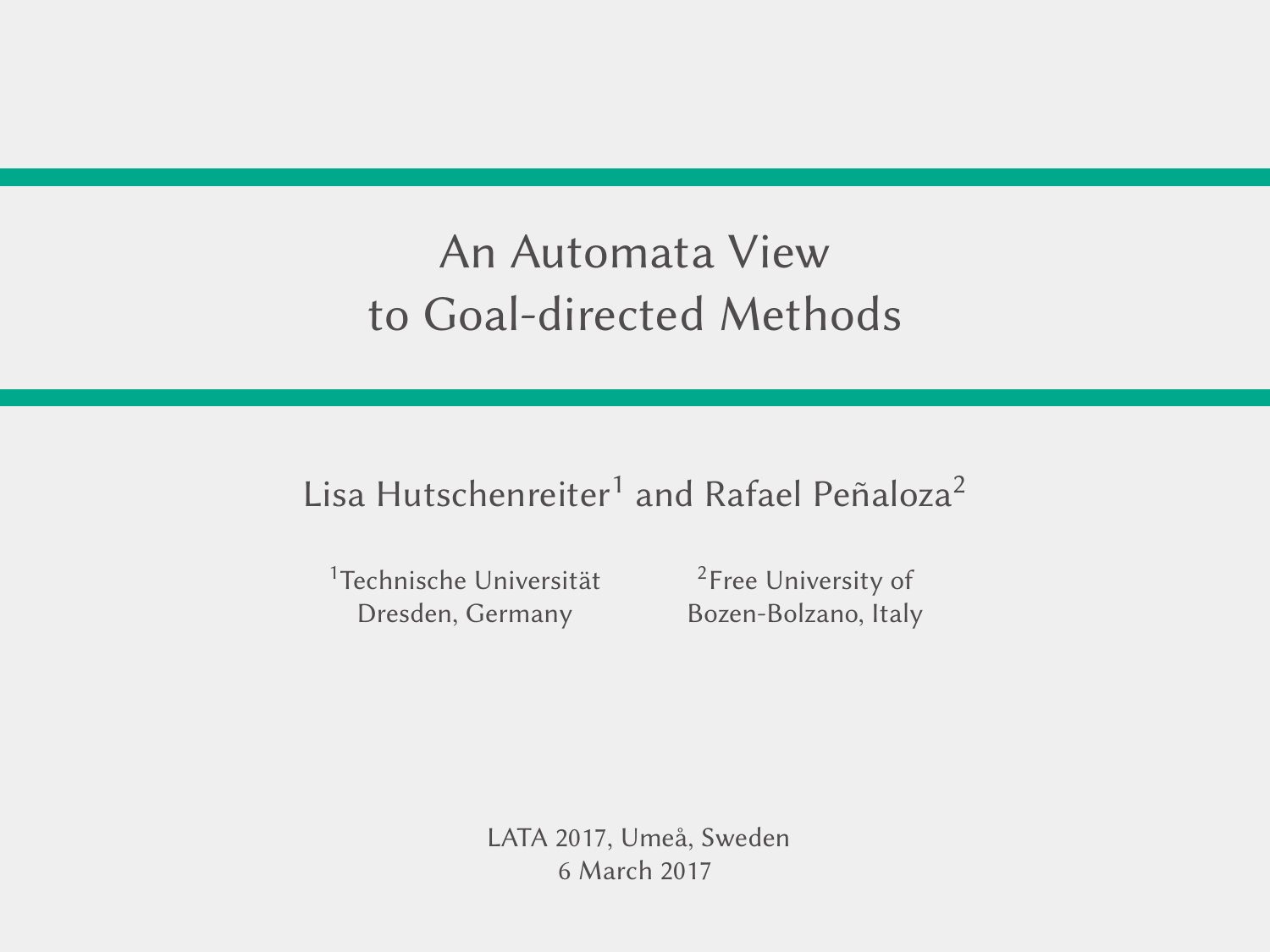#### General task:

Given some knowledge, find out whether some assertion holds.



#### Approach:

- **P** encode knowledge using *suitable logic*
- make implicit knowledge available via reasoning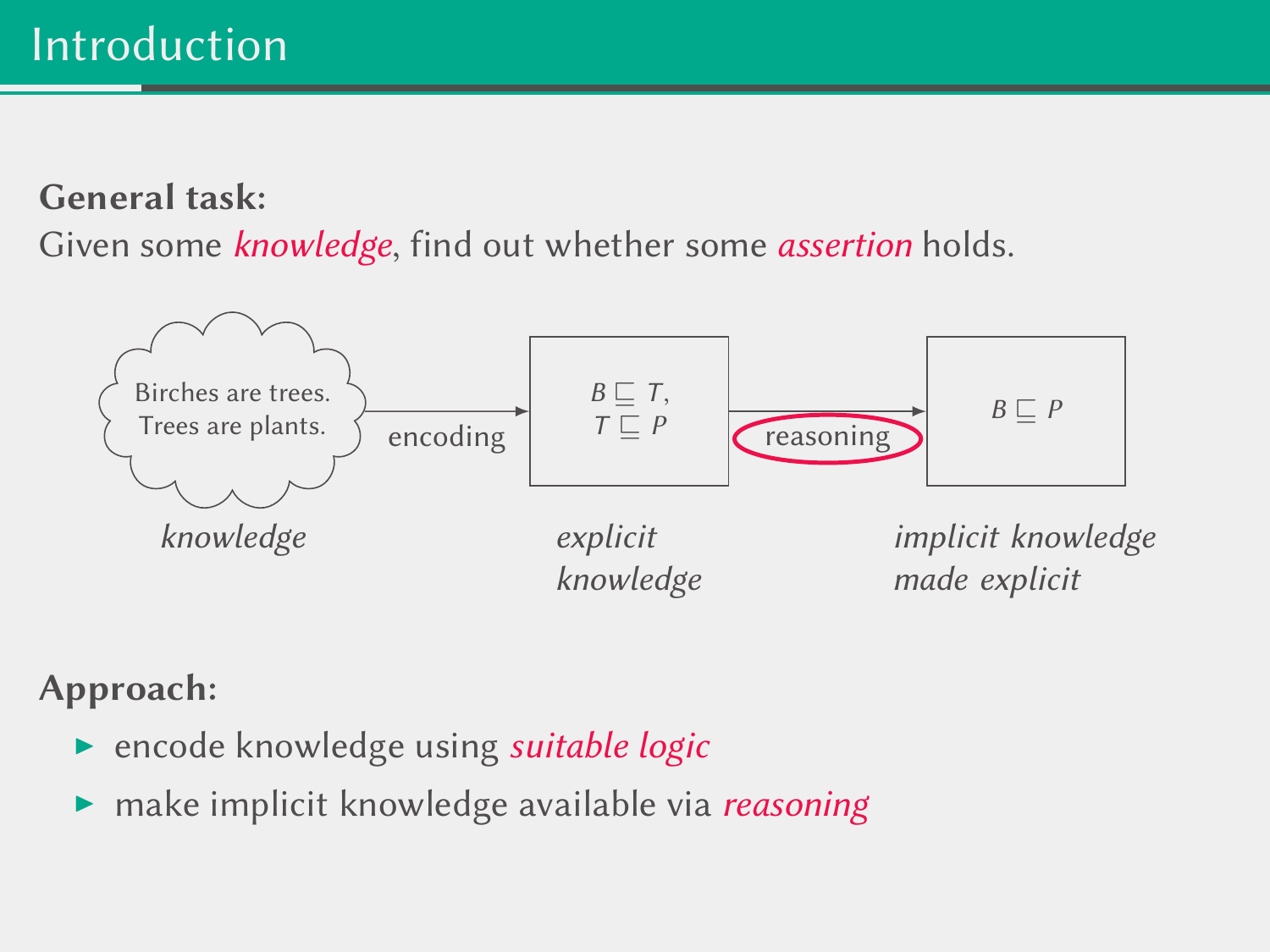What would the ideal reasoning method look like?

It should be

- $\rightarrow$  optimal regarding computational complexity
- $\triangleright$  easy to implement
- well-behaved in practice
- $\blacktriangleright$  intuitively understood

Two prominent families of approaches:

- $\blacktriangleright$  automata-based
- consequence-based

combinable?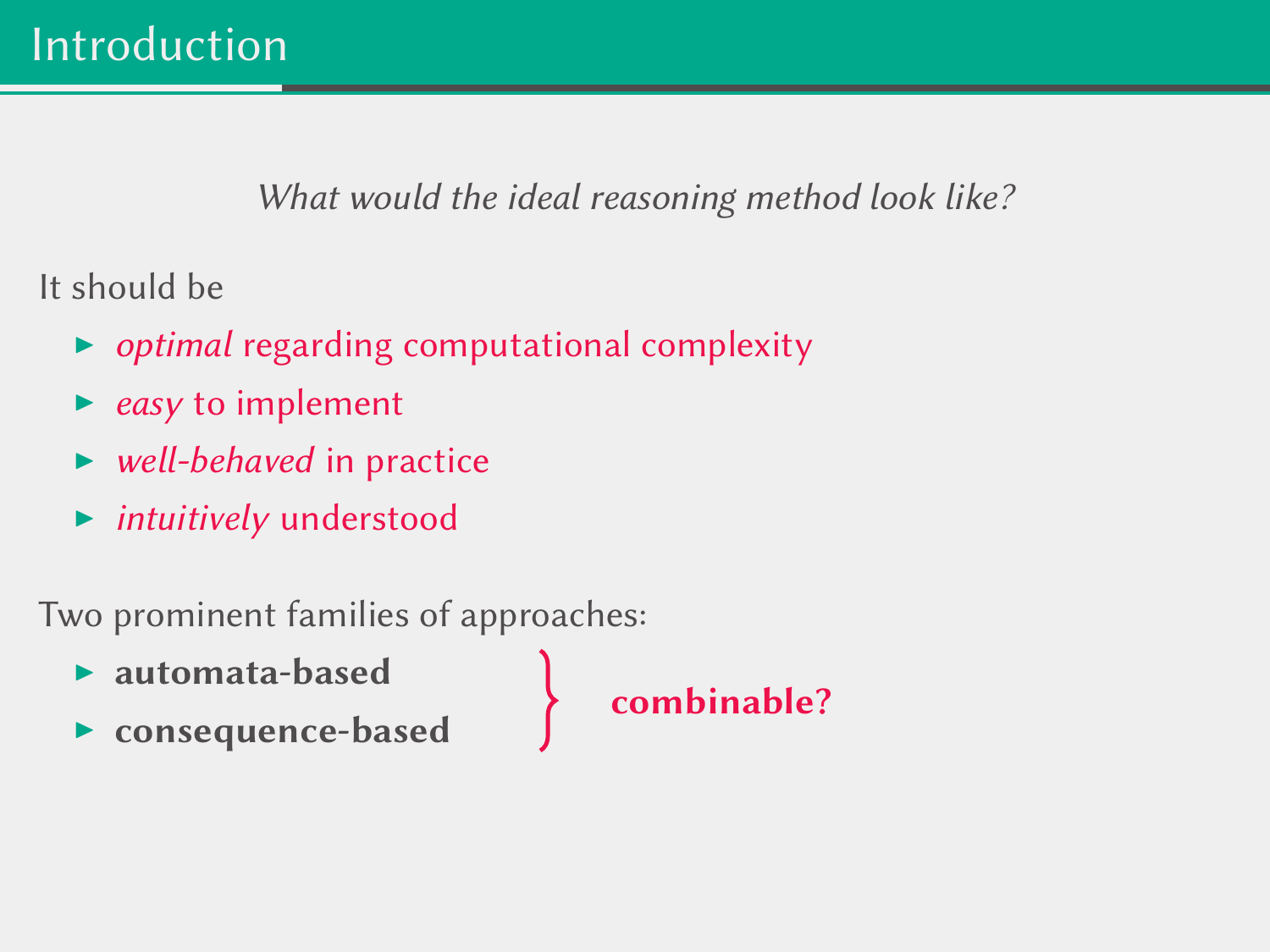An Idea

Given a consequence-based algorithm S, is it possible to construct an automaton A such that the following is true?

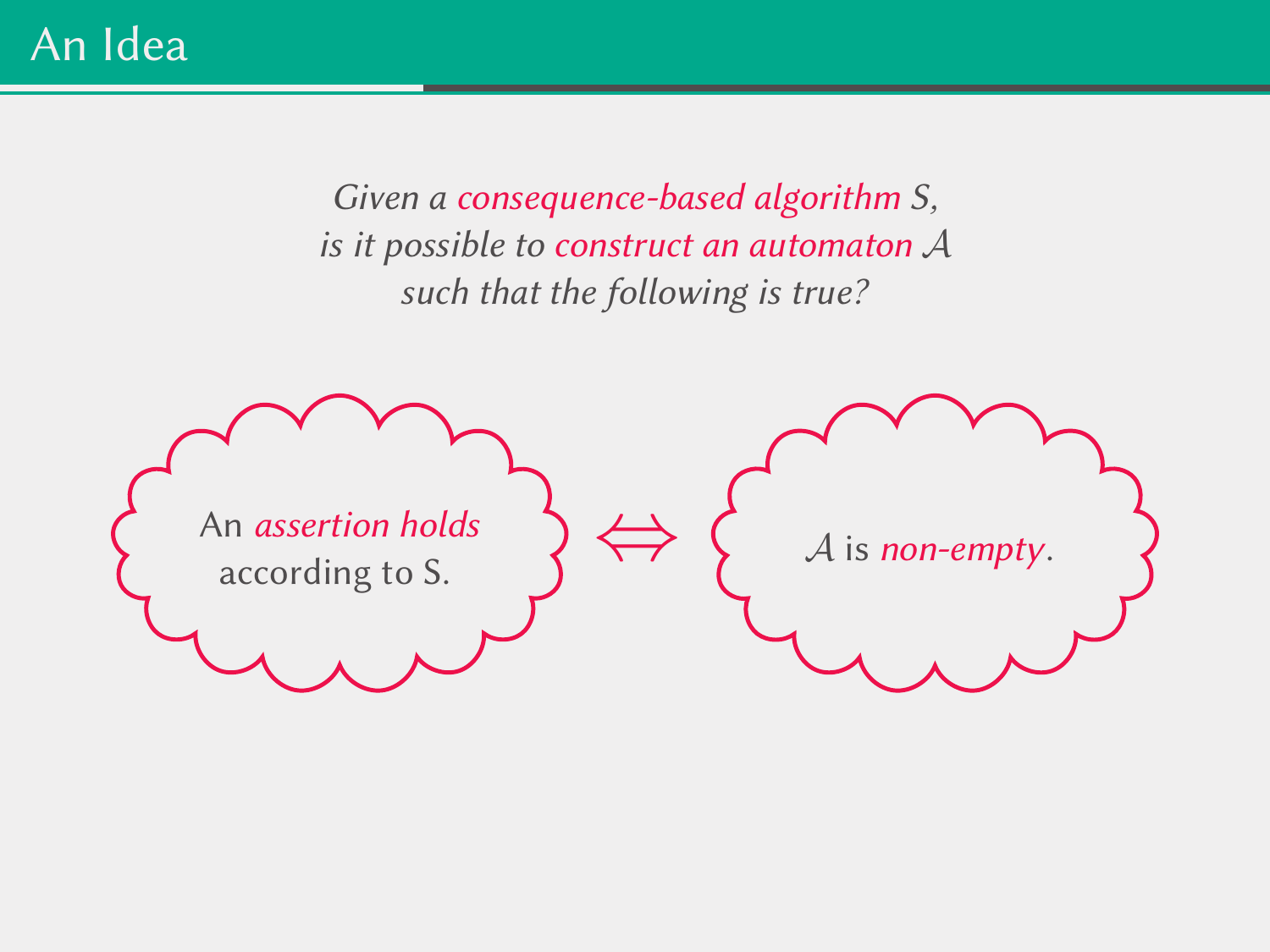### An Example for a Consequence-based Algorithm

- $\blacktriangleright$  initialisation  $\rightarrow$  initial state  $(\mathcal{I},\mathcal{T})^S$
- $\blacktriangleright$  rule applications  $\rightarrow$  add assertions
- 

```
Signature Σ:
 \{X \sqsubseteq Y, X \sqsubseteq^? Y\}initialisation function \cdot^{S}:
 (X \sqsubseteq Y)^S = \{X \sqsubseteq Y\}(X \sqsubseteq^? Y)^S = \{ X \sqsubseteq^? Y \}clashes C:
 \{\{X \sqsubseteq Y, X \sqsubseteq^? Y\}\}\rules R:
R_{\square}: (\{X \sqsubseteq Y\}, \{Y \sqsubseteq Z\}) \rightarrow \{X \sqsubseteq Z\}R_{\square}^{+}: (\{X \sqsubseteq Y, X \sqsubseteq Z\}, \emptyset) \rightarrow \{X \sqsubseteq Y \sqcap Z\}
```


```
For an interpretation \mathcal J it is
C \sqsubseteq D \iff C^{\mathcal{J}} \subseteq D^{\mathcal{J}}(C \sqcap D)^{\mathcal{J}} = C^{\mathcal{J}} \cap D^{\mathcal{J}}
```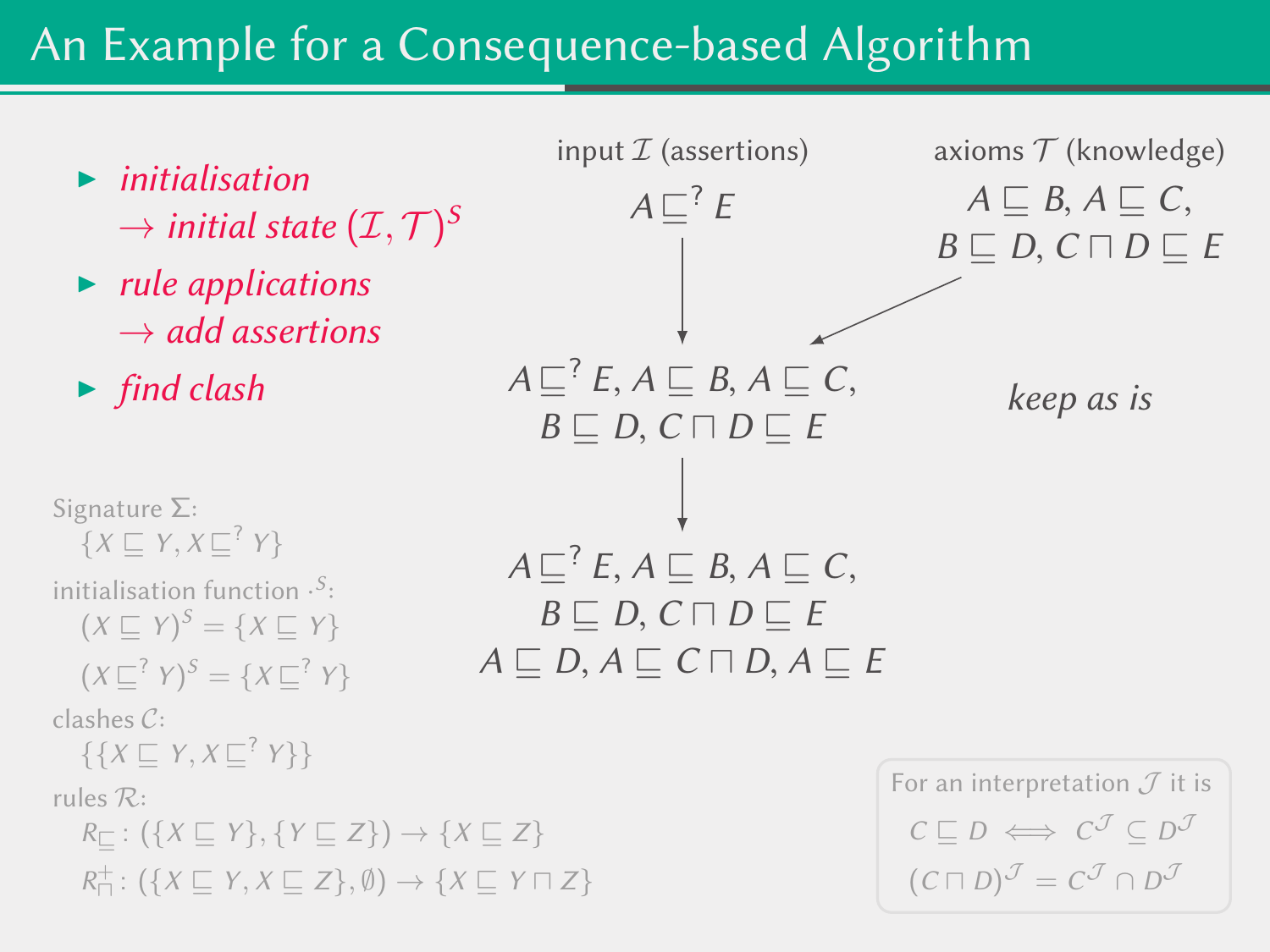## An Example for a Finite Tree Automaton

Consider the automaton  $A = (Q, \Delta, I, F)$ :

- $Q = \{ \bigcirc, \bigcirc, \bigcirc, \bigcirc, \bigcirc \}$  $I = \{ \bigcirc \}$  $F = \{ \bigcirc \}$  $\Delta = \{(\bullet \colon \bullet), (\bullet \colon \bullet), (\bullet \colon \bullet), (\bullet \colon \bullet),$  $( \bigcirc : \bigcirc, \bigcirc), (\bigcirc : \bigcirc, \bigcirc) \}$ 
	- In run of  $A$  on a tree t: labelling lab:  $t \rightarrow Q$  respecting  $\Delta$
	- $\blacktriangleright$  successful run:
		- $lab(leaf) \in F$  for all leaf nodes
	- $\triangleright$  accepting successful run:  $lab(root) \in I$  for the root node

 $\mathcal A$  is non-empty if there exists a finite tree t and an accepting run on t.

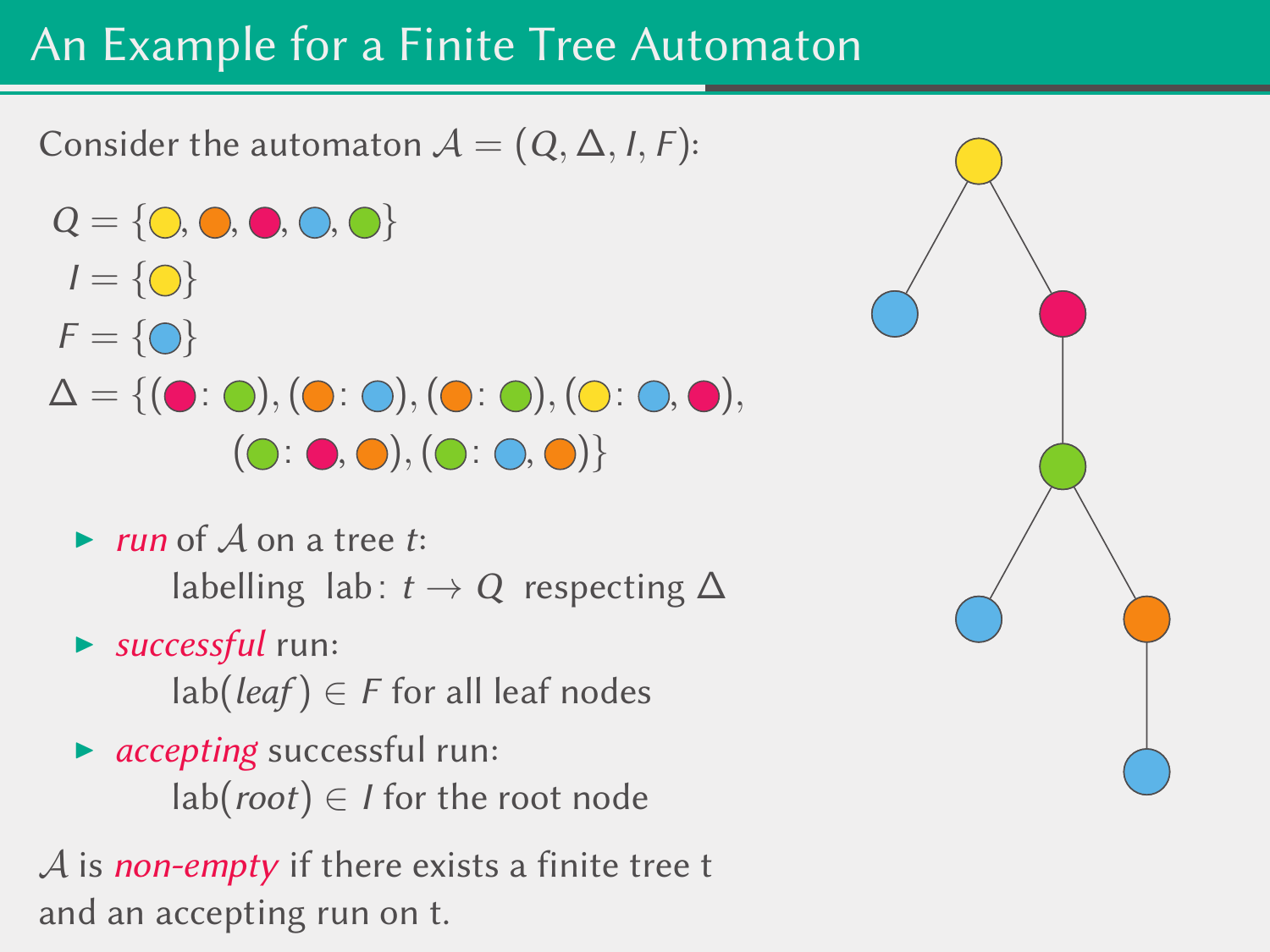# Why Tree Automata?

$$
A \sqsubseteq^{?} E, A \sqsubseteq B, A \sqsubseteq C,
$$
  
\n
$$
B \sqsubseteq D, C \sqcap D \sqsubseteq E
$$
  
\n
$$
\downarrow R_{\sqsubseteq} : (\lbrace A \sqsubseteq B \rbrace, \lbrace B \sqsubseteq D \rbrace) \qquad A \sqsubseteq^{?} E \qquad A \sqsubseteq E
$$
  
\n
$$
\downarrow R_{\sqcap}^{\perp} : (\lbrace A \sqsubseteq C, A \sqsubseteq D \rbrace, \emptyset) \qquad A \sqsubseteq^{?} E \qquad A \sqsubseteq E
$$
  
\n
$$
\downarrow R_{\sqsubseteq} : (\lbrace A \sqsubseteq C \sqcap D \rbrace, \lbrace C \sqcap D \sqsubseteq E \rbrace) \qquad A \sqsubseteq C \sqcap D
$$
  
\n
$$
\downarrow R_{\sqsubseteq} : (\lbrace A \sqsubseteq C \sqcap D \rbrace, \lbrace C \sqcap D \sqsubseteq E \rbrace) \qquad A \sqsubseteq C \sqcap D
$$
  
\n
$$
\downarrow R \sqsubseteq f, A \sqsubseteq B, A \sqsubseteq C, \qquad A \sqsubseteq C
$$
  
\n
$$
B \sqsubseteq D, C \sqcap D \sqsubseteq E \qquad \qquad A \sqsubseteq C
$$
  
\n
$$
A \sqsubseteq D, A \sqsubseteq C \sqcap D, A \sqsubseteq E
$$
  
\n
$$
\downarrow R \sqsubseteq B, A \sqsubseteq C, A \sqsubseteq B
$$
  
\n
$$
\downarrow R \sqsubseteq B, A \sqsubseteq C, A \sqsubseteq B
$$
  
\n
$$
\downarrow R \sqsubseteq B
$$

derivation tree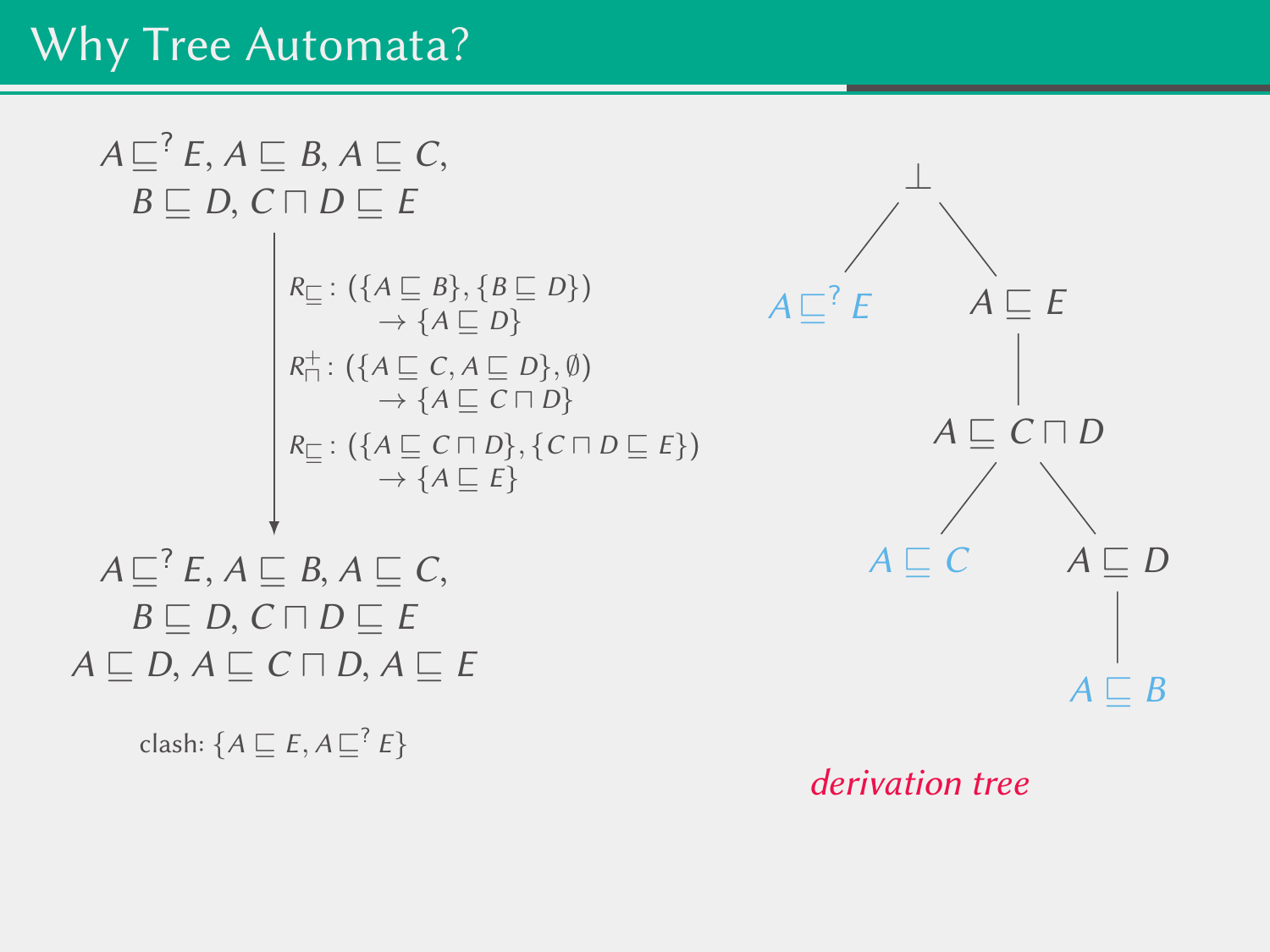### From Consequence-based to Tree Automata

axiomatised input  $\Gamma = (\mathcal{I}, \mathcal{T})$ 

Consequence-based algorithm  $\mathcal{S} = (\Sigma, \cdot^S, \mathcal{R}, \mathcal{C})$  :

- $\blacktriangleright$  signature  $\Sigma$
- initialisation function  $\cdot^{S}$
- $\blacktriangleright$  set of rules  $\mathcal{R}$ .
- $\triangleright$  set of clashes C

Tree Automaton  $\mathcal{A}_{S}(\Gamma) = (Q, \Delta, I, F)$ :

- $\triangleright$  set of states  $Q = \Sigma_{\Gamma}$
- $\triangleright$  set of initial states  $I = \perp$
- $\blacktriangleright$  set of final states  $F = \Gamma^S$
- $\triangleright$  transition relation  $\Delta$

 $\Delta = \{\delta_R \mid R \in \mathcal{R}_{\Gamma} \cup \mathcal{C}_{\Gamma}\}\$